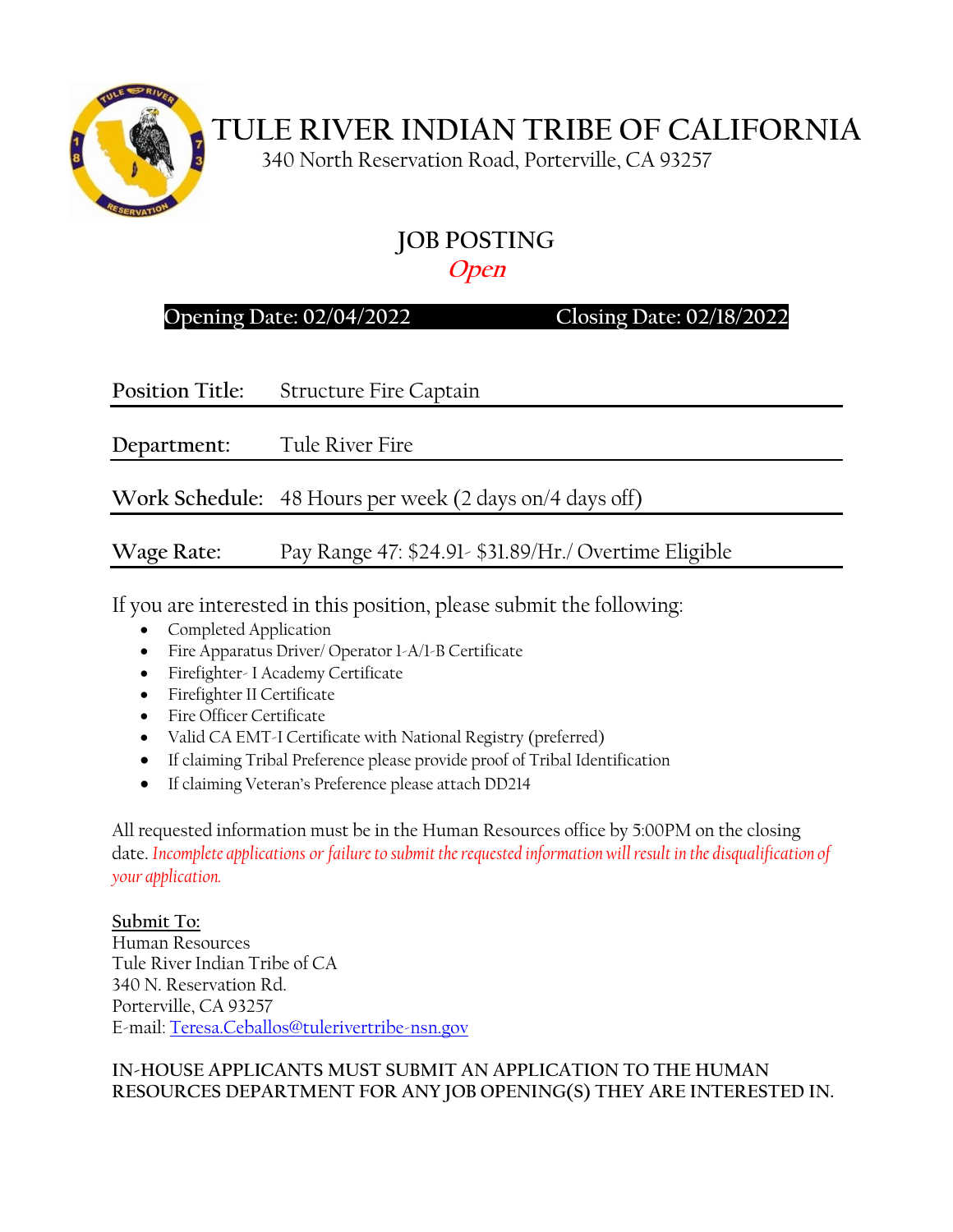

**TULE RIVER INDIAN TRIBE OF CALIFORNIA**

340 N. Reservation Rd. Porterville, CA 93257

**JOB DESCRIPTION**

**POSITION TITLE:** Structure Fire Captain **WORKSITE:** Tule River Fire Station

 299 S. Reservation Rd. Porterville, CA 93257

## **GENERAL POSITION DESCRIPTION**

The Structure Fire Captain, plans, organizes, supervises, and participates in fire suppression, prevention, and basic investigations. Supervises lower level staff, drives, operates, and maintains fire apparatus and equipment in response to life and property protection emergencies. Performs heavy physical work, including structure fires, wildland fires, medical aids, vehicle accidents, hazardous materials incidents, rescue efforts and other emergency calls. Directs station and equipment maintenance, and training activities; report writing and other documentation; performs related duties as required.

## **DUTIES, RESPONSIBILITIES & ABILITIES:**

- 1. Drives fire engine and transports firefighting personnel to an emergency site; locates hydrants, operates pumps, evaluates water system and supply.
- 2. Responds to fire emergencies; takes incident command as needed; operates various firefighting, control and rescue equipment; performs fire ground operations; responds to and participates in emergency situations involving toxic/hazardous materials.
- 3. Renders emergency medical aid and CPR to the sick and injured in fire and other emergency situations.
- 4. Administers and inspects the cleaning and service of fire fighting equipment and apparatus'; administers and maintains clean and orderly conditions in and about the fire station; administers and implements tests and maintenance of the hydrant systems.
- 5. Administers, coordinates, delegates, and participates in training activities, practice drills and physical fitness programs.
- 6. Administers and participates in inspections of public and commercial buildings for fire prevention, target hazard identification and review, and fire code enforcement.
- 7. Administers and assists with programs such as weed abatement, arson investigation, public information programs, staff development, pre-fire planning, and maintaining pertinent maps. Delegates, coordinates, and assists in department operations by assigning tasks to personnel.
- 8. Participates in public education programs; makes presentations to school children, service departments, and public gatherings on fire and burn prevention; represents the department at public functions to promote fire and burn prevention by the general public.
- 9. Administers department participation in community events; represents the department in a respectful and professional manner.
- 10. Administers, prioritizes, assigns, and monitors daily activities on each shift by evaluating other shift supervisors; acts as station manager; implements policies and procedures.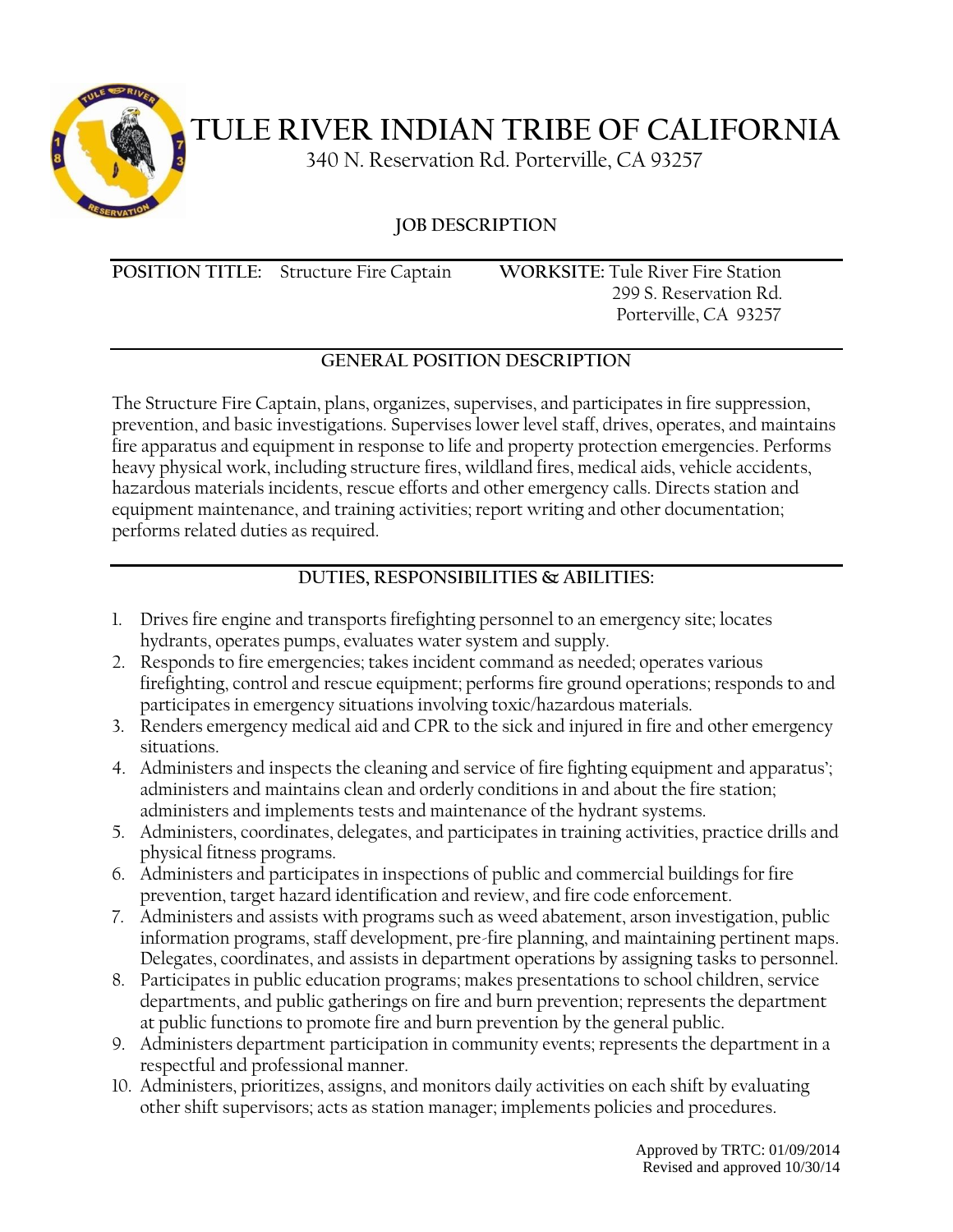#### **REQUIREMENTS/EDUCATION AND OR EXPERIENCE:**

- 1. Certified by the California State Board of Fire Services as a Fire Apparatus Driver/ Operator 1 or Driver Operator 1A and 1B, and two years of firefighting experience or any combination of training and experience that provides the desired knowledge and abilities.
- 2. Qualified under the NWCG PMS 310-1 as an Engine Boss, or the ability to obtain a task book within one year of hire date preferred.
- 3. Certified by the California State Board of Fire Services as a Firefighter 1 or completion of an approved Firefighter 1 Academy or any combination of training and experience that provides the desired knowledge and abilities to acquire certification or complete an approved academy class.
- 4. Certified by California State Fire Marshal Firefighter II.
- 5. Certified by California State Fire Marshal as a Fire Officer.
- 6. Possession of a valid Firefighter Class B California Driver's License or Class C Fire Endorsement at time of hire date with Department specific Endorsements and be insurable through the Tribe.
- 7. Possession of a State of California EMT- 1 Certification with a National Registry Certification, if applicable.
- 8. Minimum of two years of supervisory experience. One year being from an all-risk fire department.
- 9. Must pass physical agility test on an annual basis.
- 10. Must successfully complete a pre-employment drug/alcohol screen and background investigation.

#### **Ability to:**

- 1. Size up and command various types of incidents on the initial response.
- 2. Drive a fire engine and operate firefighting equipment under a variety of conditions; compute engine and nozzle pressures;
- 3. Operate all fire, emergency and communication equipment and apparatus.
- 4. Administer medical care and life support procedures.
- 5. Identify and solve problems quickly in emergency situations.
- 6. Communicate effectively with individuals of all ages in various emotional states.
- 7. Communicate in person and by any form of communication device, understand and follow directions under stressful conditions.
- 8. Write accurate reports of observations and actions taken.
- 9. Comprehend reading materials.
- 10. Use a computer to enter and retrieve information.
- 11. Establish and maintain effective working relationships with superiors, peers, subordinates and the general public.

#### **Knowledge of:**

Fire behavior and suppression techniques; operation and maintenance of pumping engines and water tender; practical/applied hydraulics; mathematics; water pressure and flow calculations; hydrant and water main systems; traffic laws and regulations; reservation geography; universal fire vocabulary and emergency medical care and basic life support techniques; basic mechanical and building construction maintenance principles; universal safety precautions when providing